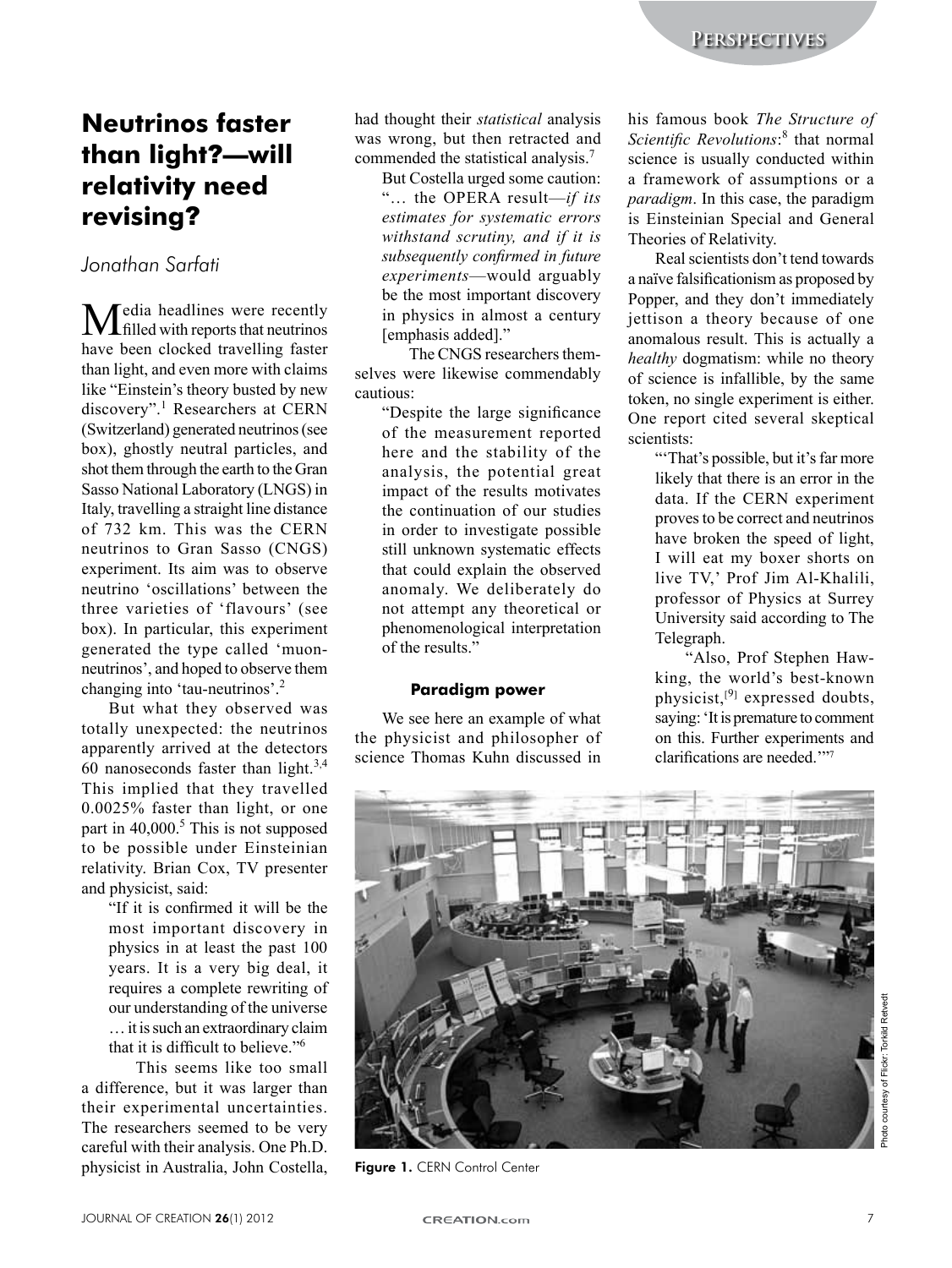The theories of relativity have passed all experimental tests and predicted very important results, so it would be unreasonable to abandon it on the say-so of one experiment.

Furthermore, previous measurements of neutrino speed suggest that neutrinos travel very close to the speed of light. For example, when supernova SN 1987A was observed, the neutrino speed was observed to agree to one part in 450 million.<sup>10</sup> Even the small difference was attributed to matter impeding light while the ghostly neutrinos barely interacted with the matter. If the neutrinos had really been travelling as fast as the experiment showed, under the usual assumption (which is known to be questionable<sup>11</sup>) that a light-year of distance requires a light-year of travel, they would have arrived over four years earlier.<sup>12</sup> However, the CNGS experiment generated neutrinos with about a thousand times the energy of the supernova neutrinos.<sup>13</sup> Why only those neutrinos above a certain energy should be faster than light is a puzzle. But some theorists have invoked a hypothetical neutrino condensate that would enable certain neutrinos to have

an effective velocity above  $c^{14}$  Then again, other theorists have argued against superluminal neutrinos:

"In a terse, peremptory-sounding paper posted online on September 29, Andrew Cohen and Sheldon Glashow of Boston University calculate that any neutrinos traveling faster than light would radiate energy away, leaving a wake of slower particles analogous to the sonic boom of a supersonic fighter jet. Their findings cast doubt on the veracity of measurements recently announced at CERN that clocked neutrinos going a sliver faster than light."15

And on 14 October 14, a Technology Review (MIT) article claimed that not only did this experiment *not* disprove relativity, but that the apparent contradiction is solved by relativity.<sup>16</sup> Ronald van Elburg, from the University of Groningen, argued that the CERN experimenters overlooked the Lorentz contraction because of the motion of the GPS clocks relative to the earth. He calculates that it should cause the neutrinos to arrive 32 nanoseconds



Figure 2. Globe of Science and Innovation at CERN

early, but then this would apply at both ends of the path. So the total correction is 64 nanoseconds, which is very close to the time difference in the OPERA experiment.

### Would it disprove relativity?

Assuming that the experiment is confirmed and shown to be a real occurrence what would it mean? Well not as much as many people think. Actually, relativity prohibits particles from *accelerating past* the light barrier, because the energy required would be infinite. But there are theories of faster-than-light particles. called tachyons (from Greek: ταγύς  $tachys = fast$ , that would be *created* in their faster-than-light state. Thus they are immune from this objection. Furthermore, it is impossible for tachyons to cross the light barrier from the other side, so that part of relativity is safe: this barrier stands. The objection to tachyons is rather that they would travel backwards in time, so they would possibly allow signals to be sent to the past. This would violate the principle of causality. But then, as Dr Costella explained in another paper, antiparticles are well known, and one formulation is that they are ordinary particles travelling back in time.<sup>17</sup>

But more mundanely, let's remember what happened with Newton's laws when they met relativity and quantum mechanics. They remain extremely useful for most purposes, so are still heavily invoked. But at high speeds and high gravity, we must use relativistic equations instead, and for very low masses, quantum mechanics is required. Further, the equations of relativity must collapse to correspond with Newtonian ones at ordinary speeds—after all, they clearly work very well. Similarly, quantum mechanical equations must approach those of classical physics at ordinary masses (many times that of atoms).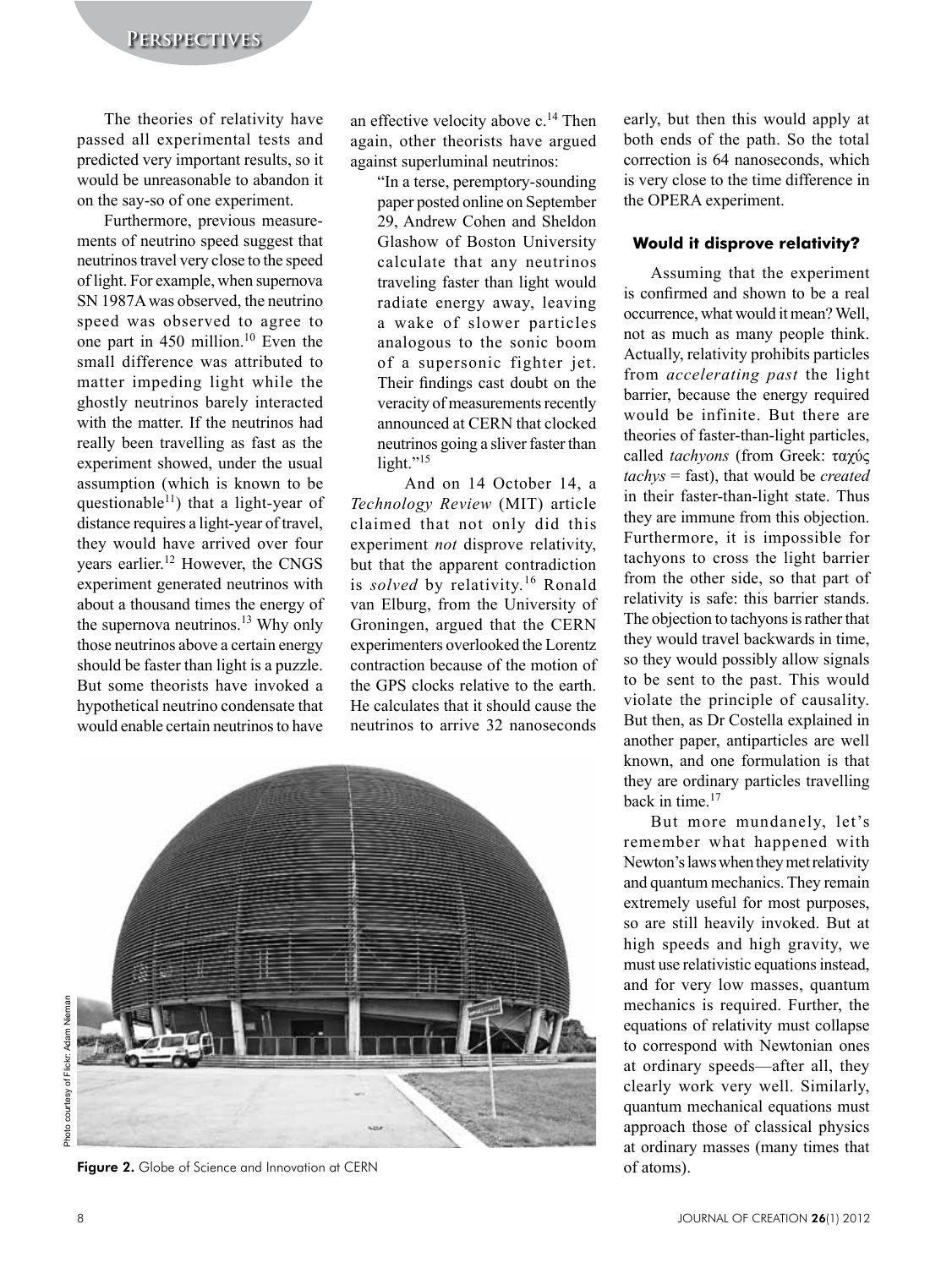#### **What are neutrinos**?

This was a particle first proposed by Wolfgang Pauli in 1930, to explain why beta decay seemed to violate physical laws. That is, when a neutron decayed into a proton and electron (beta particle), the decay seemed to violate the laws of conservation of momentum, angular momentum and energy. Pauli's solution was proposing a tiny neutral particle that Enrico Fermi later named the 'neutrino', and this carried off the observed differences in these quantities.

However, these neutrinos proved most elusive. Because they interact only with the short-range 'weak nuclear force', ordinary matter is almost transparent to them. It wasn't until 1956 that a neutrino was detected by a similar reaction in reverse: a neutrino (extremely rarely) reacting with a proton, producing a neutron and a positron. And it wasn't until another four decades that this work was rewarded with the 1995 Nobel Prize for Physics.

Actually, later standard models of particle physics say that the above particles were *anti-neutrinos*, because of the Law of Conservation of Lepton number, a lepton meaning a small particle.<sup>24</sup> Both electrons and neutrinos have lepton number  $+1$ , while antimatter equivalents positron (antielectron) and antineutron have a lepton number of  $-1$ . So when an electron is generated  $(+1)$ , as in beta decay and nuclear fission, an antineutrino must be produced (–1); while positive beta decay and nuclear fusion produce positrons  $(-1)$ , thereby also emitting neutrinos  $(+1)$ , so that the overall lepton number (0) is unchanged. Or in the detection reaction, an anti-neutrino (–1) plus proton makes neutron plus positron (–1).

Then other leptons besides electrons were discovered: the mu particle (muon  $\mu$ ) and tau particle (tauon  $\tau$ )—heavier and very unstable versions of the electron. It turned out that they had their own antineutrino counterparts as well.

For a long time, standard models of particle physics argued that the neutrinos had precisely zero rest mass, so should travel at precisely the speed of light, c. This raised a problem for theories of the sun's energy output: if nuclear fusion were the only source of power, then it was producing only a third of the number of neutrinos the 'Solar Neutrino Problem'. But it seemed to be solved by evidence that neutrinos can 'oscillate' between the three 'flavours': electron-neutrino, muon-neutrino and tau-neutrino.<sup>25</sup> But this required that neutrinos have some mass, contrary to standard models. The most recent estimates of the combined mass of the three varieties is less than 0.28 eV (electron volts).<sup>26</sup> To put this into perspective, an electron is two million times heavier with 0.511 MeV, while a proton is 1836 times more massive still at 938 MeV.

The experiment concerned was actually designed to observe neutrino oscillation. It generated beams of muon-neutrinos that were sent through the earth, hoping that some would change into tau-neutrinos, which would then interact with a neutron and produce a proton plus tauon. This tauon would give a distinctive signal.

Likewise, it is most likely that relativity equations will still prove useful, even if we must refine them where neutrinos are concerned, maybe due to some yet-to-be discovered physics. Similarly, the previous refinement of relativity by Moshe Carmeli for galactic distances<sup>18</sup> leaves most applications in normal distances untouched.

#### **Application for creationists**?

There are a few things to learn from this. One of them does not seem to be a solution to the distant starlight problem: the tiny difference

for high-energy neutrinos does not really help; fortunately there are other ideas.<sup>10</sup> However, when some 1970s creationist scientists proposed that light travelled much faster than today, they were attacked for their alleged ignorance that nothing could go faster than light at its current speed.<sup>19</sup> Now plenty of scientists have no problem in theory with tachyons, and some have proposed that light was much faster in the past to rescue the big bang from its horizon problem.<sup>20,21</sup>

A more important thing to learn is the *grip* of the *paradigm*: creationist arguments are often ruled out of court because they contradict the ruling paradigm of evolutionary materialism. But a major difference is that scientists are free to criticize relativity, and healthy debate is regarded as healthy even by those scientists who disagree with the CNGS paper. Conversely, dissenters against evolution are routinely fired or have their grades reduced. This was documented in the movie *Expelled*, and in Dr Jerry Bergman's book Slaughter of the *Dissidents*. 22

The reason for this difference: relativity makes no ethical demands of its followers, but if creation is true, that might imply that we are accountable to our Creator! This is what evolutionists don't want. Philosopher Thomas Nagel is more honest than most:

"I want atheism to be true and am made uneasy by the fact that some of the most intelligent and well informed people I know are religious believers. It isn't just that I don't believe in God and naturally, hope there is no God! I don't want there to be a God; I don't want the universe to be like that $"23$ 

In conclusion, this result is fascinating science, but little to do with creation science *per se*, except to illustrate how scientists really work, regardless of arcane definitions of 'science'.

#### **References**

- 1. Particles seen to travel faster than light, www. news.com.au/technology/sci-tech/particlesseen-to-travel-faster-than-light/storyfn5fsgyc-1226144226826, 23 September 2011.
- 2. CNGS-CERN neutrinos to Gran Sasso: On the track of particle 'chameleons', public. web.cern.ch/public/en/Research/CNGS-en. html, 2008.
- 3. Adam, T. et al., Measurement of the neutrino velocity with the OPERA detector in the CNGS beam, static.arxiv.org/pdf/1109.4897. pdf, accessed 29 September 2011.
- 4. A useful account comes from a NASA engineer, Laughlin, B., Neutrinos and the Speed of Light-A Primer on the CERN Study, wired.com, 26 September 2011.